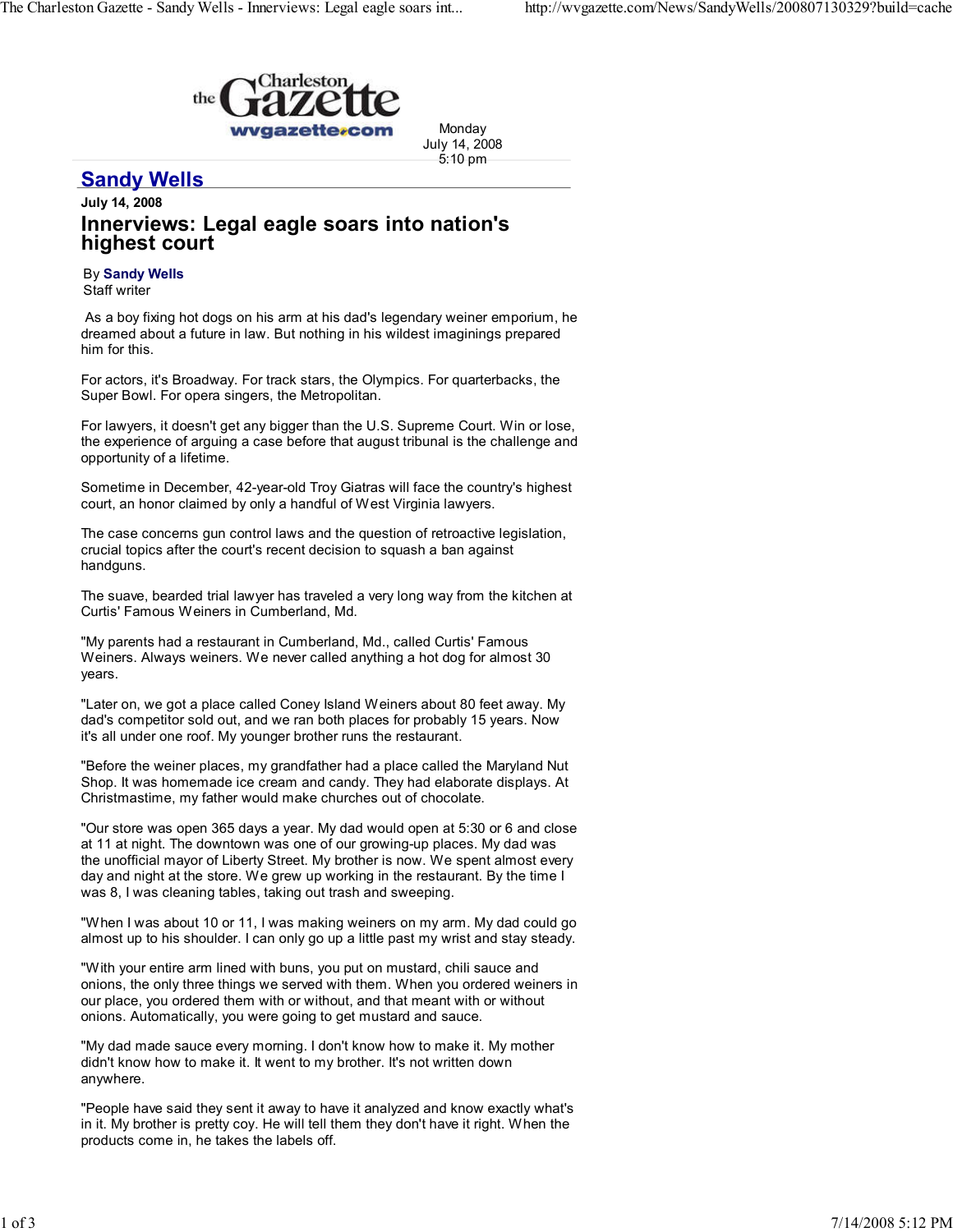"The individuals who came to our store were mainly professionals - lawyers, insurance salesmen, people who worked downtown in business. We would have a full crop of lawyers come in during lunch hour and read the paper and talk. I remember waiting on them and looking towards that. I wanted to be a lawyer.

"I was a runner in a law firm, my very first real job. I was maybe 13 or 14. I worked for a gentleman whose father came into my dad's restaurant and he as a boy came into my dad's restaurant. My dad asked him if his son could work in his office.

"We didn't even think about pay. It was an honor to work. I made copies, ran papers to the courthouse and I would go with him to court. I was hooked.

"I was accepted at Duquesne in Pittsburgh and later to the law school at WVU. Debbie McHenry, an attorney here, is one of reasons I am a lawyer. I had an interview with her before I was accepted. She was dean of admissions.

"I wanted to practice trial law. I had been on the debate team and was involved very young in the Optimist Club oratorical contests. We used to travel around the state going to competitions.

"In 1990, my third year in law school, I interviewed with a firm here in Charleston, Huddleston Bolen out of Huntington. They were doing a lot of trial work. John Fowler, their lawyer here, gave me my first job in West Virginia. John was a great teacher. I was able to try a lot of cases. I was with John until 1996. That February, I started my own firm.

"Practicing law is dealing with people. I had that underpinning of working in a restaurant where you are dealing with people on a face-to-face basis.

"From what I understand, I will be maybe the eighth lawyer in West Virginia to ever argue a case in the U.S Supreme Court. I'm 42. To be able to do this at this age, it's extraordinary. I wish my mom and dad were still around. My mom would have walked to Washington to see me.

"In 1994, Randy Hayes pleaded guilty to battery, a misdemeanor. In 1996, Congress passed a law saying if you've been convicted of domestic violence, a misdemeanor, you can't have a gun. In 2004, 10 years after his plea, police found a rifle under Randy's bed that was given to him by his father and arrested him.

"I received a referral to help Randy Hayes. I got a phone call three days before he was supposed to plead guilty in federal court in Clarksburg. He believes he was truly unknowing. I said I thought he had a case.

"We began filing briefs challenging the constitutionality of the statute he is charged with. We lost in district court in Clarksburg. We went to the 4th Circuit Court of Appeals in Richmond. It's very scary. I had butterflies in my stomach, taking up this cause for Randy.

"To have the decision come back that you won, you think the case is over. Within 15 days, we got a letter from the government saying they were going to appeal to the U.S. Supreme Court. If they hadn't taken it, Randy would have gone on with his life, but now we're in it.

"It took a couple of weeks for it to sink in. Everybody in my office accepted it as though it was nothing extraordinary. Then we had a sit-down one day and said, 'Look, we're going to the U.S. Supreme Court. This is serious stuff. This is very big.'

"We have embarked on a very dedicated journey. We work at least every day for an hour or hour and a half on moving it forward. It's like a construction schedule with very strict deadlines.

"It's probably going to happen in December. We will have 30 minutes to lay it all out. The government will argue their case for 25 or 30 minutes. Then you get five or 10 minutes for rebuttal. Then it's over. Nobody comes down and shakes your hand. I won't be able to call home and say I won or lost. The decision will come out in June.